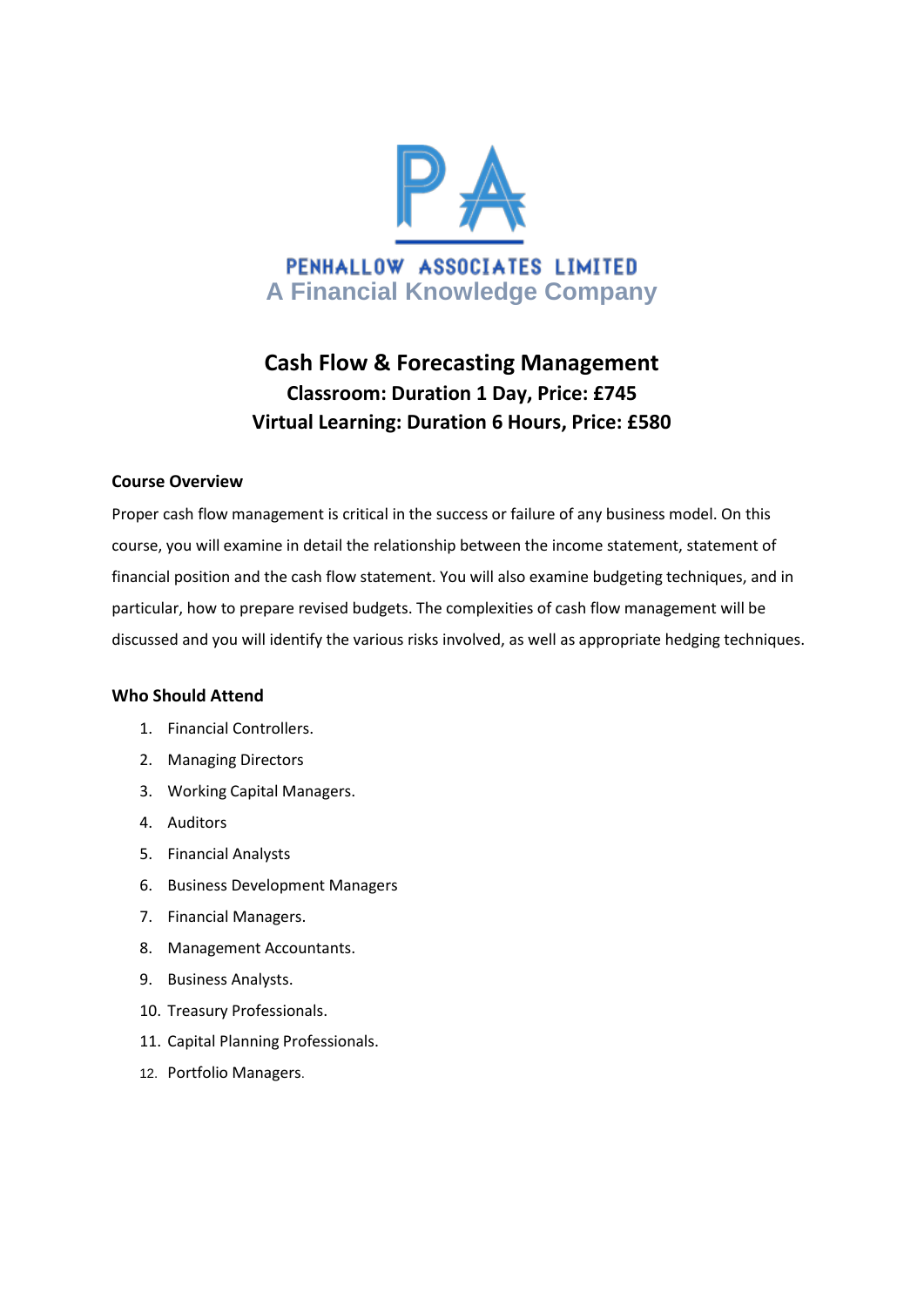# **Course Agenda**

#### **Cash Flow Management**

- Predicting sales
- Capital injections
- Identifying financing needs
- Opportunity cost of finance

# *Case Study: Equity or loan finance for a start-up entity*

# **Published Accounts**

- The income statement
- Statement of affairs
- Linkage between statement of affairs and cash flow statement

# *Case Study: Analysis of cash flow management in various annual reports*

# **Sources of Finance**

- Equity
- Structured Products
- Long-term loans
- Short -term loans

#### **Liquidity Analysis**

- Long-term sources of liquidity
- Short-term sources of liquidity
- Costs of finance
- Treasury products vs. tailored solutions

# *Case Study: Use of securitisation to enhance liquidity (AmeriCredit)*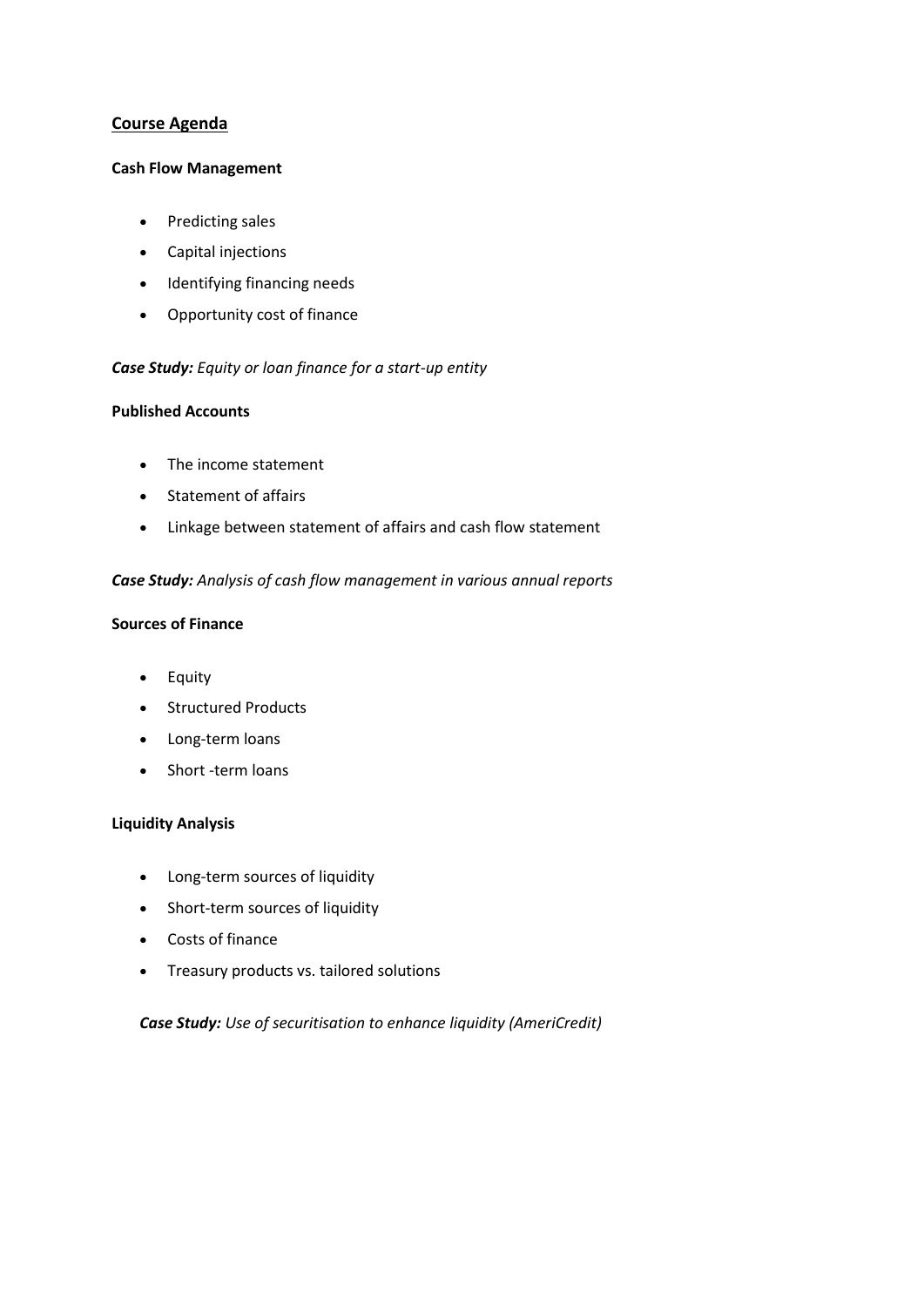#### **Derivative Instruments**

- Forward and Future transactions
- Hedging interest rate risk
- Foreign exchange exposure
- Caps, floors and collars

#### *Case Study: Initial and variation margin*

# **Collateral**

- Margining systems
- Mark to market and variation margins
- Initial margin and volatility
- Marking to model vs. marking to market

# **Basel Accord**

- **•** Equity finance
- Tier One vs. Tier Two Capital
- Risk measurement
- Market, credit and operational risk

#### **Excel Models**

- Investment appraisal
- Volatility and value at risk
- Reducing volatility
- Exposure Management